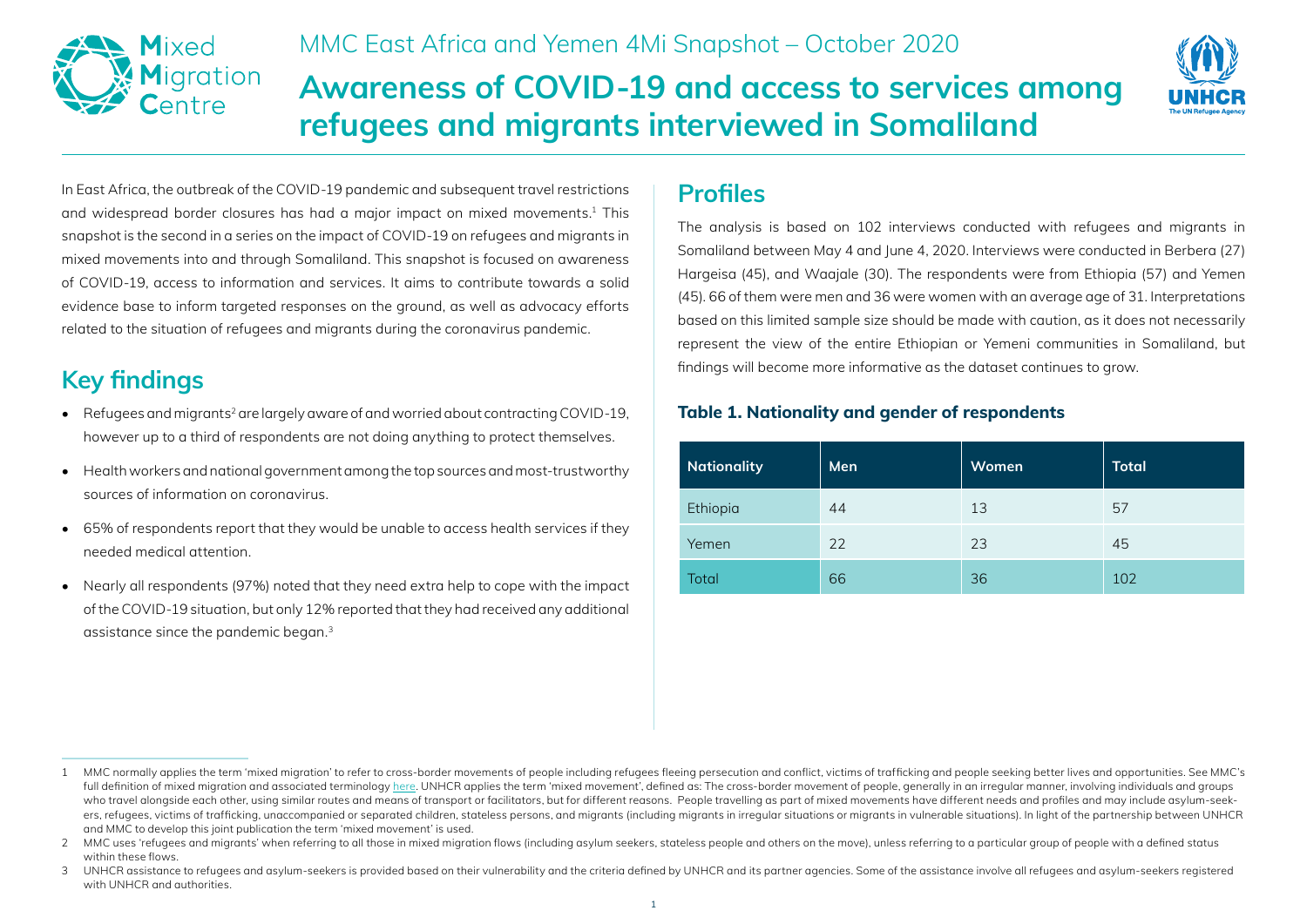## **Most surveyed refugees and migrants are worried about contracting COVID-19**

In line with other [findings](http://www.mixedmigration.org/wp-content/uploads/2020/05/105_covid_snapshot_EAY.pdf) on COVID-19 awareness in the East Africa region, and [findings](http://www.mixedmigration.org/wp-content/uploads/2020/06/111_Covid_Snapshot_Global_4.pdf) [from various regions across the globe,](http://www.mixedmigration.org/wp-content/uploads/2020/06/111_Covid_Snapshot_Global_4.pdf) respondents were more concerned about catching coronavirus than transmitting it. As shown in Figure 1, 69% of respondents strongly agreed that they were worried about catching coronavirus, compared to 36% who strongly agreed that they were worried about transmitting the virus. It is important to note that less than 3% of respondents were aware that COVID-19 could be asymptomatic. This means that refugees and migrants could be at risk if they think the only danger is if they (or others) are exhibiting symptoms.

#### **Figure 1. Refugees' and migrants' perception of coronavirus transmission**



## **A third of respondents are not taking any precautions to protect themselves against COVID-19**

95% of respondents reported they were aware of the symptoms of COVID-19, and 88% said that they either agreed or strongly agreed with the statement "I know about coronavirus and the COVID-19 illness and how to protect myself and others".

However, a third of all respondents (n=33) said that they were not doing anything to protect themselves. This is far higher than the average in Kenya (unpublished 4Mi data collected during the same time period), where only 2 of 60 respondents said they were not taking any measures to protect themselves. When asked why they were not taking any precautions, almost all (n=30) respondents mentioned that they did not have access to protective material such as masks, gloves or sanitizer, 15 respondents said that they were unable to maintain physical distancing, and 3 said they did not think it was necessary.

As seen in Figure 2 below, those who reported taking precautions (n=68) most commonly mentioned washing hands more regularly (n=48), wearing gloves (n=27), as well as isolating themselves from others (n=23), which nonetheless means that many measures are not being widely implemented.

Just over half of respondents (n=51) said that they would be able to practice the recommended 1.5 metre social distancing where they currently live. 43 respondents said they would not and 7 were unsure.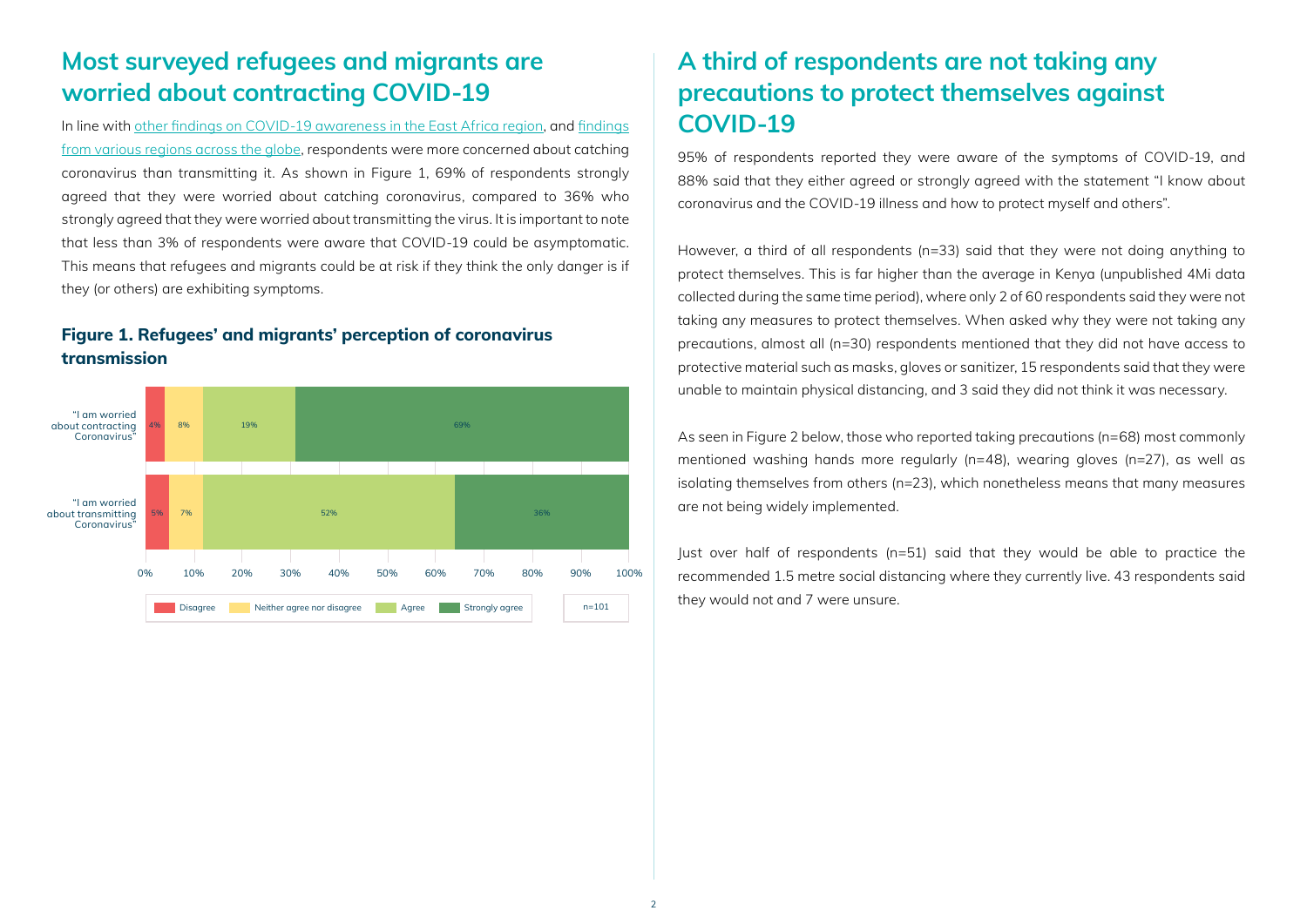#### **Figure 2. What are you currently doing to protect yourself against coronavirus?**



## **Health workers and government considered the most reliable sources of information**

All refugees and migrants interviewed reported that they had received information on coronavirus and how to protect themselves. More than half of interviewed refugees and migrants (n=51) received information on COVID-19 from multiple sources.

As shown in Figure 3, the primary sources of information were health professionals (n=54), community leaders and mobilisers (n=36) and online community networks (n=27). 24 respondents cited national government as a source of information.

Health professionals were the most cited source of information among respondents from Yemen (n=37), followed by community leaders (n=19). Among Ethiopian respondents, online communities were the most reported source of information (n=21), followed by community leaders (n=17) and health professionals (n=17).

Overall, refugees and migrants most often reported receiving the information via traditional media (radio, TV, newspapers) (n=64) and phone calls (n=52). Other sources included in-person (n=28), social media (n=24), street advertising (n=11) and websites  $(n=6)$ .

When asked which of the sources of information they considered to be most trustworthy, refugees and migrants were most likely to report health professionals (n=62) and national government/authorities (n=35), which are fairly well represented in the actual sources of information reported by respondents.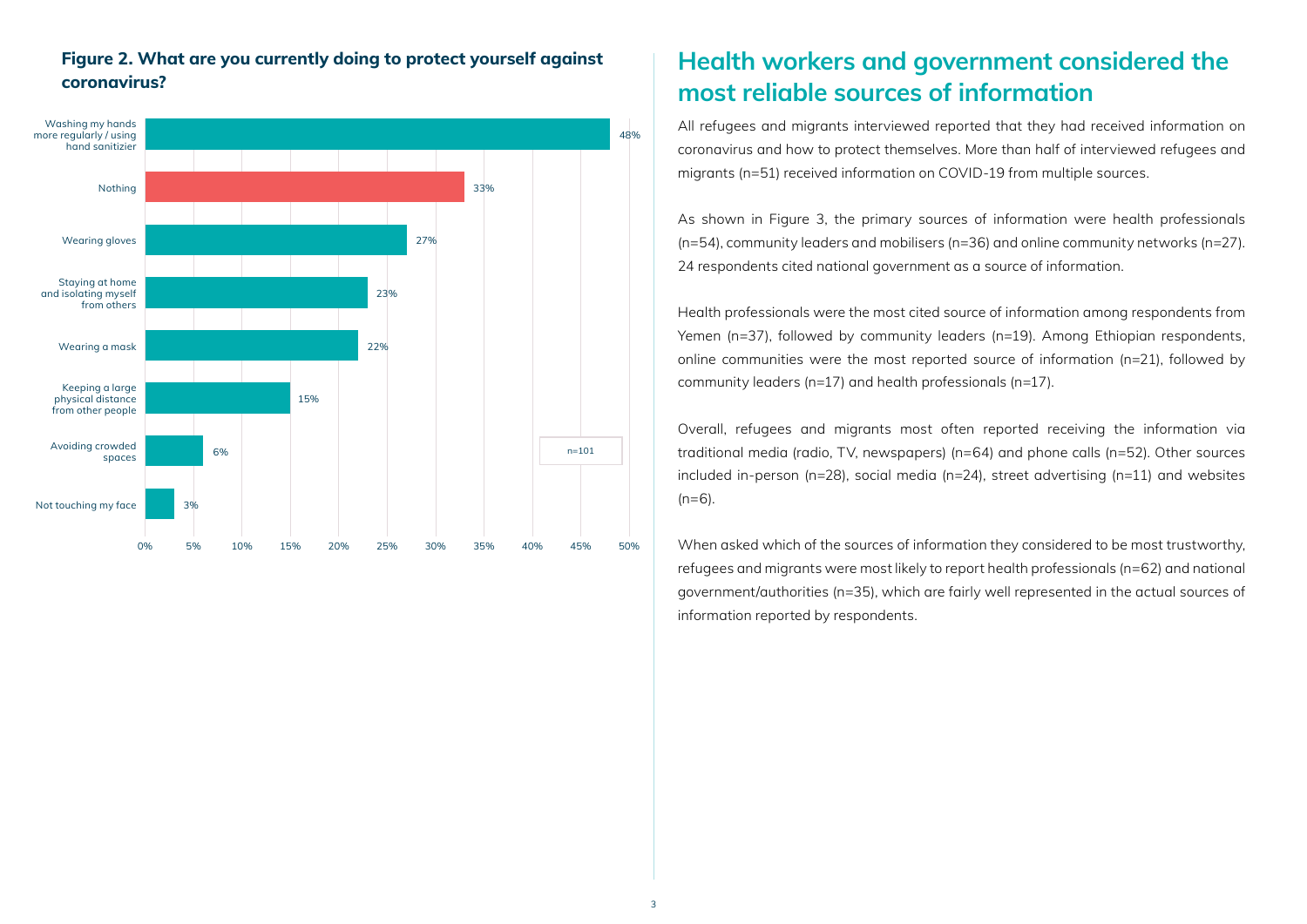



## **Figure 3. Who did you receive information on coronavirus from? Barriers to healthcare include lack of money and a lack of documentation**

Only 27% of respondents said that they would be able to access health services if they displayed COVID-19 symptoms and needed healthcare. 65% said that they would not be able to access services, and 8% were unsure. None of the respondents in Waajale (all Ethiopian) said they would be able to access care, possibly due to the limited availability of services in this border town.

#### **Figure 4. What are the barriers to accessing health services?**

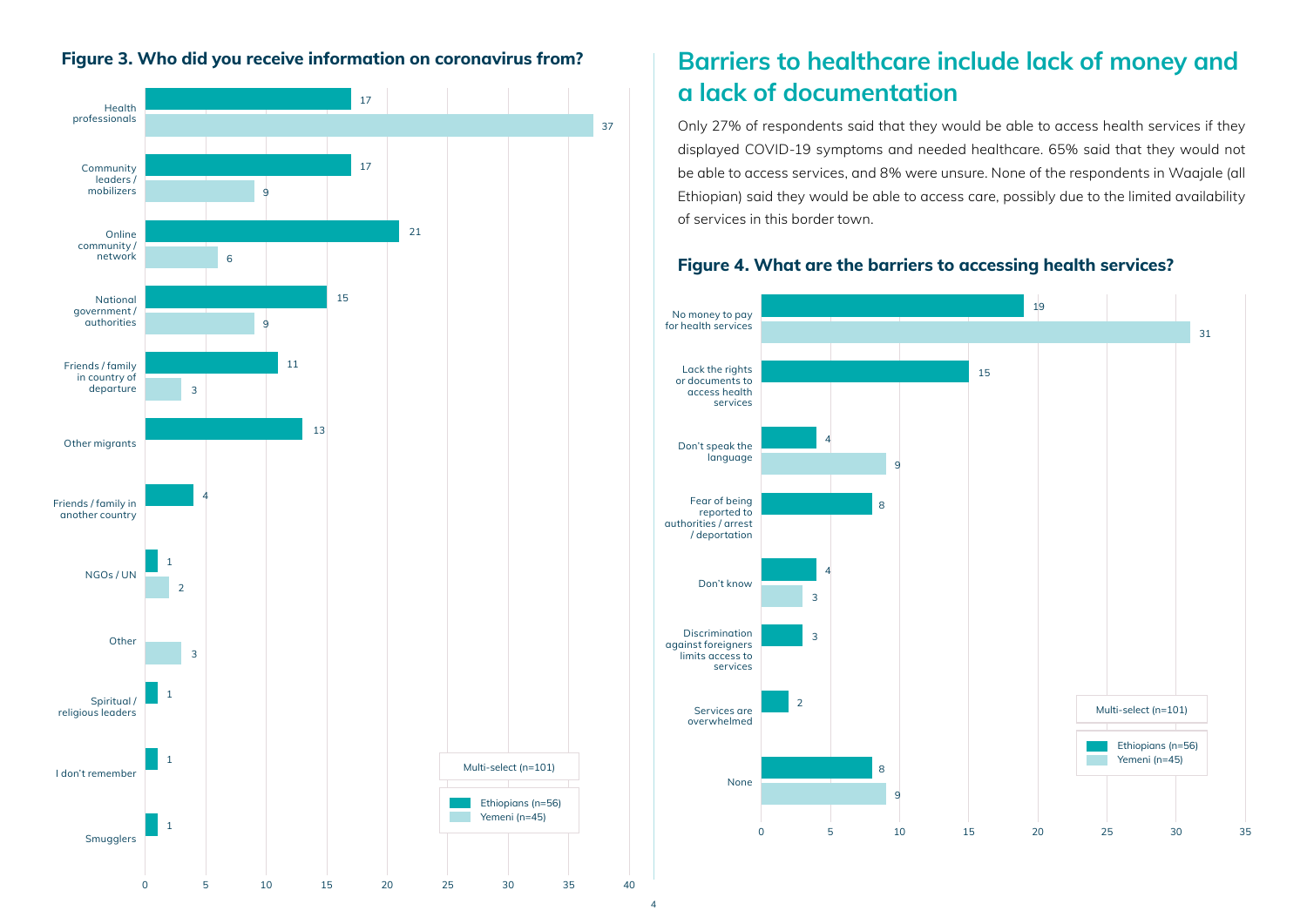When asked about the specific barriers to accessing health services, major obstacles included a lack of money to pay for services (50%), and a lack of knowledge on where to go to access services (28%). The most cited barrier among Yemeni nationals was the lack of money (n=31), while among Ethiopian nationals the most noted barriers were a lack of money (n=15), and a lack of documents to access health services (n=15).

Ethiopians often travel undocumented through Somaliland, while Yemenis qualify for *prima facie* refugee status in Somalia, granting them access to services.

#### **Refugees and migrants need extra help, yet few respondents have received assistance**

When asked, "Are you in need of extra help since the coronavirus outbreak began?", almost all refugees and migrants interviewed (97%) reported "yes". However, 88% of respondents reported that they had not received any additional assistance since the coronavirus pandemic began. No respondents in Waajale (all Ethiopian respondents) reported receiving support, indicating that while assistance is needed in all locations, there is a particular need among refugees and migrants here, where support is limited.

Figure 5 below indicates the contrast between the kind of assistance needed and the support received. The most commonly cited needs were cash (n=65), basic needs (food, water, shelter) (n=58) and access to work and livelihoods (n=53). However, what they received was basic relief (n=9), cash (n=6), and distribution of sanitary items (sanitizer/ masks/gloves etc.) (n=4).

**Figure 5. Assistance needed vs assistance received (overall)**

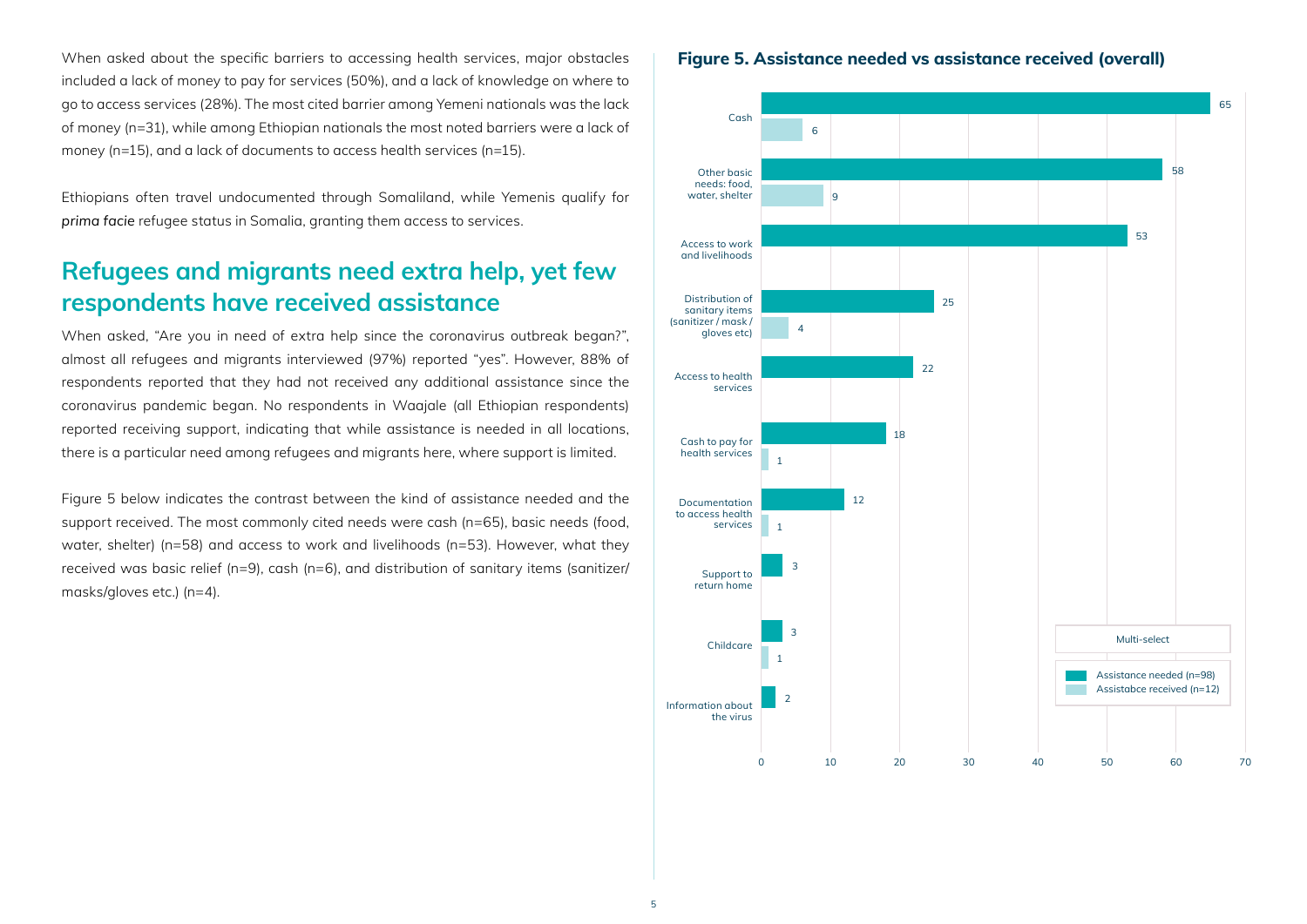## **UN agencies most frequently provided assistance**

Refugees and migrants who had received additional assistance (11%; n=12) since the outbreak of COVID-19 reported that they received it most often from UN agencies. This was followed by NGOs (n=5), local government (n=2) and the local population (n=1).

#### **Figure 6. Who did you receive assistance from?**



#### **Voices of people on the move**

*"Coronavirus has tremendously effected our lives due to lost income and we can't afford basic goods."*

**Yemeni woman in Berbera**

*"Now, l have experienced more exhaustion, hunger and terrible fear."* **Ethiopian man in Hargeisa**



### **4Mi & COVID-19**

The [Mixed Migration Monitoring Mechanism Initiative](http://www.mixedmigration.org/4mi/) (4Mi) is the Mixed Migration Centre's flagship primary data collection system, an innovative approach that helps fill knowledge gaps, and inform policy and response regarding the nature of mixed migratory movements. Normally, the recruitment of respondents and interviews take place face-to-face. Due to the COVID-19 pandemic, face-to-face recruitment and data collection has been suspended in all countries.

MMC has responded to the COVID-19 crisis by changing the data it collects and the way it collects it. Respondents are recruited through a number of remote or third-party mechanisms; sampling is through a mixture of purposive and snowball approaches. A new survey focuses on the impact of COVID-19 on refugees and migrants, and the surveys are administered by telephone, by the 4Mi monitors in West Africa, East Africa, North Africa, Asia and Latin America. Findings derived from the surveyed sample should not be used to make inferences about the total population of refugees and migrants, as the sample is not representative. The switch to remote recruitment and data collection results in additional potential bias and risks, which cannot be completely avoided. Further measures have been put in place to check and – to the extent possible – control for bias and to protect personal data. See more 4Mi analysis and details on methodology at [www.mixedmigration.org/4mi](http://www.mixedmigration.org/4mi)

This document includes activities implemented with the financial assistance of the UN High Commissioner for Refugees (UNHCR). The views expressed herein should not be taken, in any way, to reflect the official opinion of UNHCR.